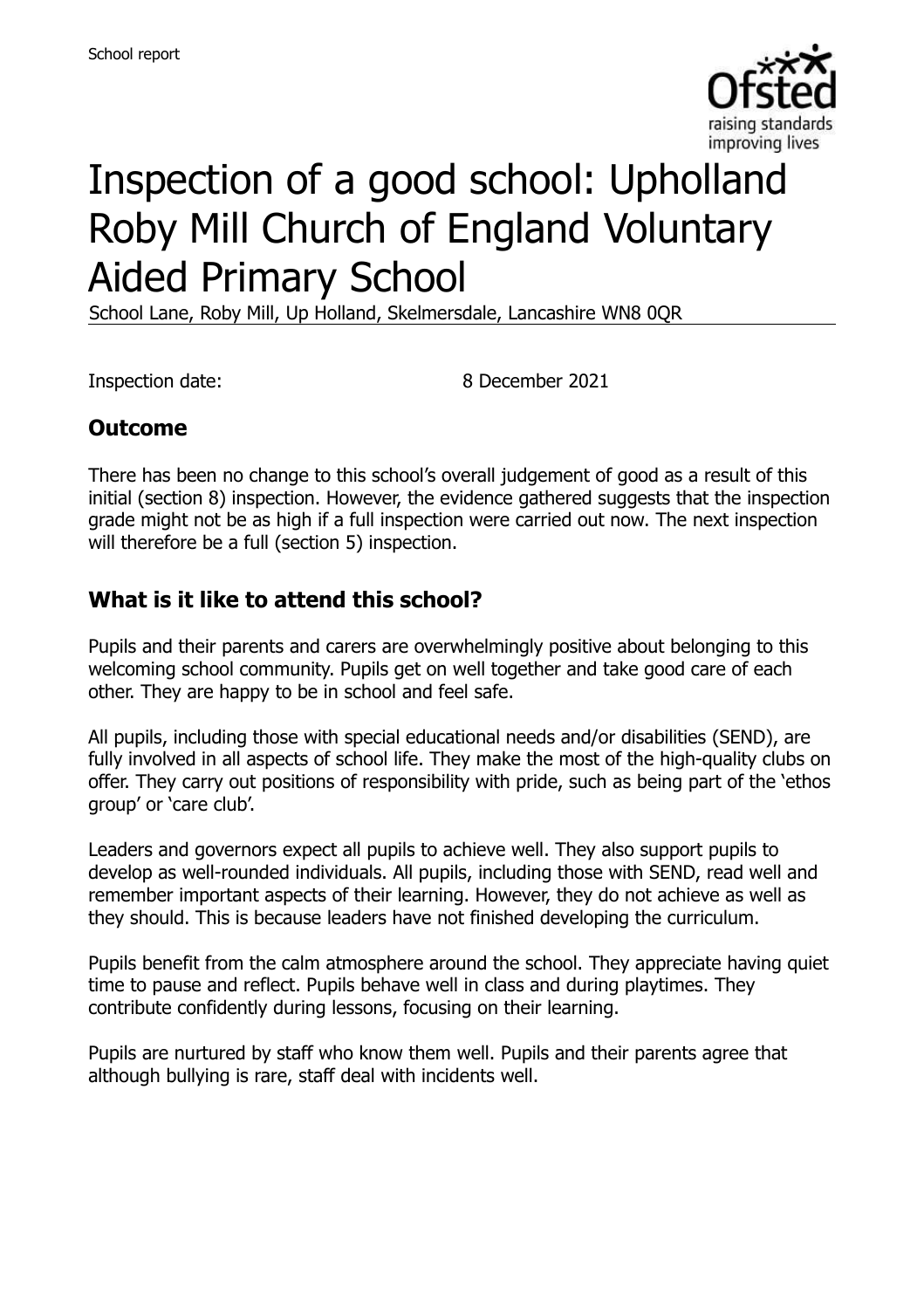

#### **What does the school do well and what does it need to do better?**

Since the time of the previous inspection, there have been significant periods of temporary leadership arrangements that have coincided with the impact of the COVID-19 pandemic.

Despite these challenges, leaders have made a promising start in redesigning the curriculum to better meet pupils' needs. Nevertheless, there are aspects of their plans that are incomplete. In subjects other than mathematics, English and science, teachers are not clear what their pupils need to know. At times, the subject content does not fully meet the ambition of the national curriculum. As a result, pupils, including those with SEND, do not achieve as well as they should. In addition, leaders have not ensured that the curriculum reflects cultural diversity. Pupils' understanding of cultures other than their own is limited. This means that they are not fully prepared to live in modern Britain.

In contrast, leaders' curriculum plans for some subjects are well developed. This is because these plans set out clearly the key knowledge that pupils are expected to learn. The plans also identify the order in which new knowledge should be learned. Similarly, in Reception Year, leaders' plans make it clear how teachers should support children's development across all areas of learning.

Pupils are interested in their learning. They do not disturb each other in class. Pupils, including children in early years and pupils with SEND, describe with enthusiasm what they have learned. They make effective use of their secure reading, mathematical and scientific knowledge to access other areas of the curriculum. They apply knowledge well from these areas of the curriculum to support learning in other subjects. In early years, carefully crafted and well-organised learning ensures that children are well supported in readiness for the key stage 1 curriculum.

Leaders ensure that all pupils, including those with SEND, read well. Teachers make sure that pupils begin to develop secure phonics knowledge, whether they begin at the school in Reception Year or join the school in other year groups. Usually, by the time pupils are in Year 2, they can work out how to read any word that they come across. This is because the school's effective phonics programme helps pupils to build up strong reading knowledge. The reading books that teachers provide help pupils to hone the fluency of their reading to become skilful readers. Pupils also enjoy the stories that teachers share with them.

Teachers know their pupils well. They make effective use of what they know their pupils can do, or struggle with, to plan their next step of learning. Leaders and other staff identify particular SEND that pupils may have. If any pupil develops gaps in their phonics or other knowledge, staff are skilled in helping them to catch up quickly.

Leaders have made sure that pupils' wider personal development has remained a strong focus throughout the COVID-19 pandemic. Leaders provide high-quality activities that pupils and their parents value. Pupils learn about the importance of keeping fit. They enjoy mindfulness activities. They benefit from the chance to work together as a team or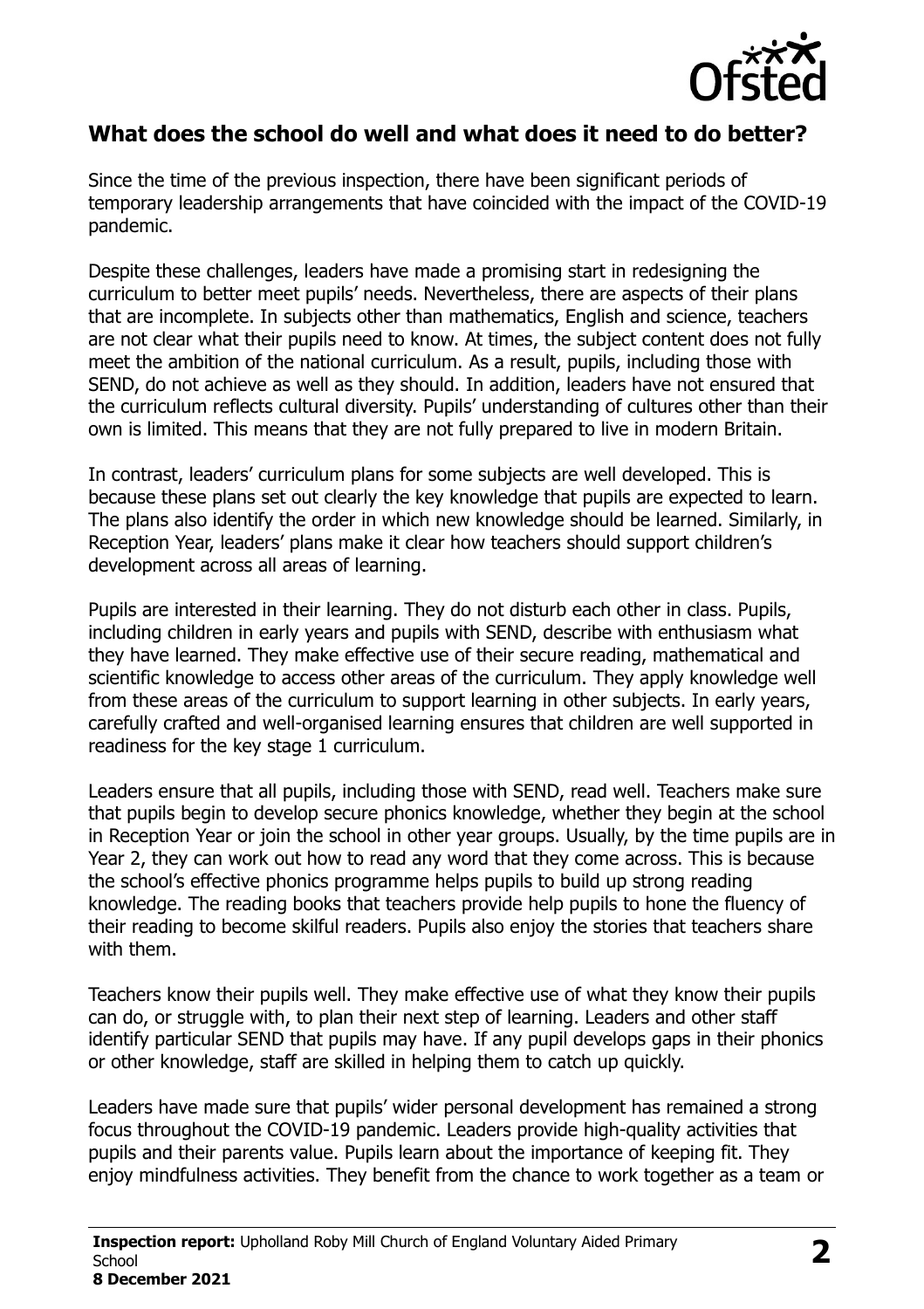

to develop positive relationships with older residents in care homes. Activities such as these help pupils to develop self-confidence.

Over recent months, governors have focused on maintaining the stability of leadership, rather than how well the curriculum is being developed. They do not provide enough challenge to leaders about how well the redesign of the curriculum is progressing. Some governors have not had recent training to help them do this. However, they have worked closely with staff and have provided support to help them manage their workload.

In discussion with the headteacher, the inspectors agreed that physical education (PE) and geography may usefully serve as a focus for the next inspection.

# **Safeguarding**

The arrangements for safeguarding are effective.

Staff and governors know how to keep pupils safe. Staff receive regular updates and training to ensure that they are aware of the most recent safeguarding advice.

Staff are vigilant in looking out for potential safeguarding risks. They act quickly when pupils need additional support. Staff share important information with safeguarding leaders in a timely manner. This enables relevant personnel to be kept well informed about emerging concerns. Leaders liaise with other agencies to ensure that pupils get any help that they need.

Pupils understand how to keep themselves safe. For example, they understand how to follow important safety rules when crossing roads or using the internet.

#### **What does the school need to do to improve?**

# **(Information for the school and appropriate authority)**

- Leaders' curriculum plans for the foundation subjects do not make it clear what leaders want pupils to learn each year. In addition to this, some aspects of these plans do not match the ambition of the national curriculum. This results in pupils, including those with SEND, not building up their knowledge as well as they should. Leaders need to ensure that the curriculum plans are ambitious and well planned and designed to enable pupils to acquire a rich body of knowledge.
- Governors do not sufficiently hold leaders to account for the quality of education that pupils receive. As a result, leaders do not get the support and challenge that they need to improve the quality of education. Governors need to ensure that all members of the governing body are well trained and informed, so that they can hold leaders to account effectively.
- The curriculum lacks opportunity to support pupils in developing an awareness of cultures other than their own. This means that some pupils are not as well prepared as they could be for living in modern Britain. Leaders need to ensure that the curriculum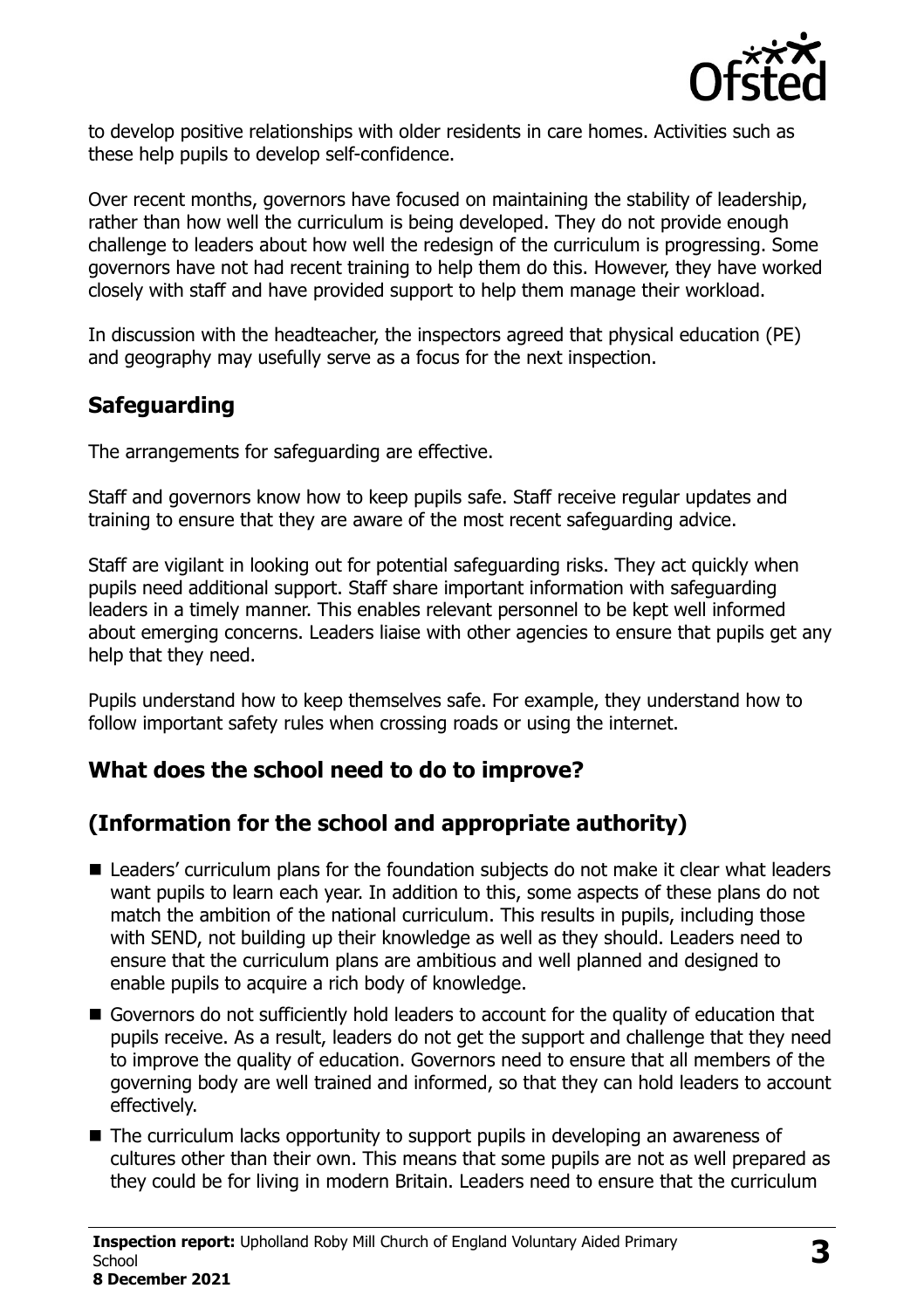

provides sufficient opportunity for pupils to learn about and appreciate a range of different cultures.

# **Background**

When we have judged a school to be good, we will then normally go into the school about once every four years to confirm that the school remains good. This is called a section 8 inspection of a good or outstanding school, because it is carried out under section 8 of the Education Act 2005. We do not give graded judgements on a section 8 inspection. However, if we find evidence that a school would now receive a higher or lower grade, then the next inspection will be a section 5 inspection. Usually this is within one to two years of the date of the section 8 inspection. If we have serious concerns about safeguarding, behaviour or the quality of education, we will deem the section 8 inspection a section 5 inspection immediately.

This is the first section 8 inspection since we judged the school to be good in January 2017.

#### **How can I feed back my views?**

You can use [Ofsted Parent View](https://parentview.ofsted.gov.uk/) to give Ofsted your opinion on your child's school, or to find out what other parents and carers think. We use information from Ofsted Parent View when deciding which schools to inspect, when to inspect them and as part of their inspection.

The Department for Education has further [guidance](http://www.gov.uk/complain-about-school) on how to complain about a school.

If you are the school and you are not happy with the inspection or the report, you can [complain to Ofsted.](https://www.gov.uk/complain-ofsted-report)

# **Further information**

You can search for [published performance information](http://www.compare-school-performance.service.gov.uk/) about the school.

In the report, '[disadvantaged pupils](http://www.gov.uk/guidance/pupil-premium-information-for-schools-and-alternative-provision-settings)' refers to those pupils who attract government pupil premium funding: pupils claiming free school meals at any point in the last six years and pupils in care or who left care through adoption or another formal route.

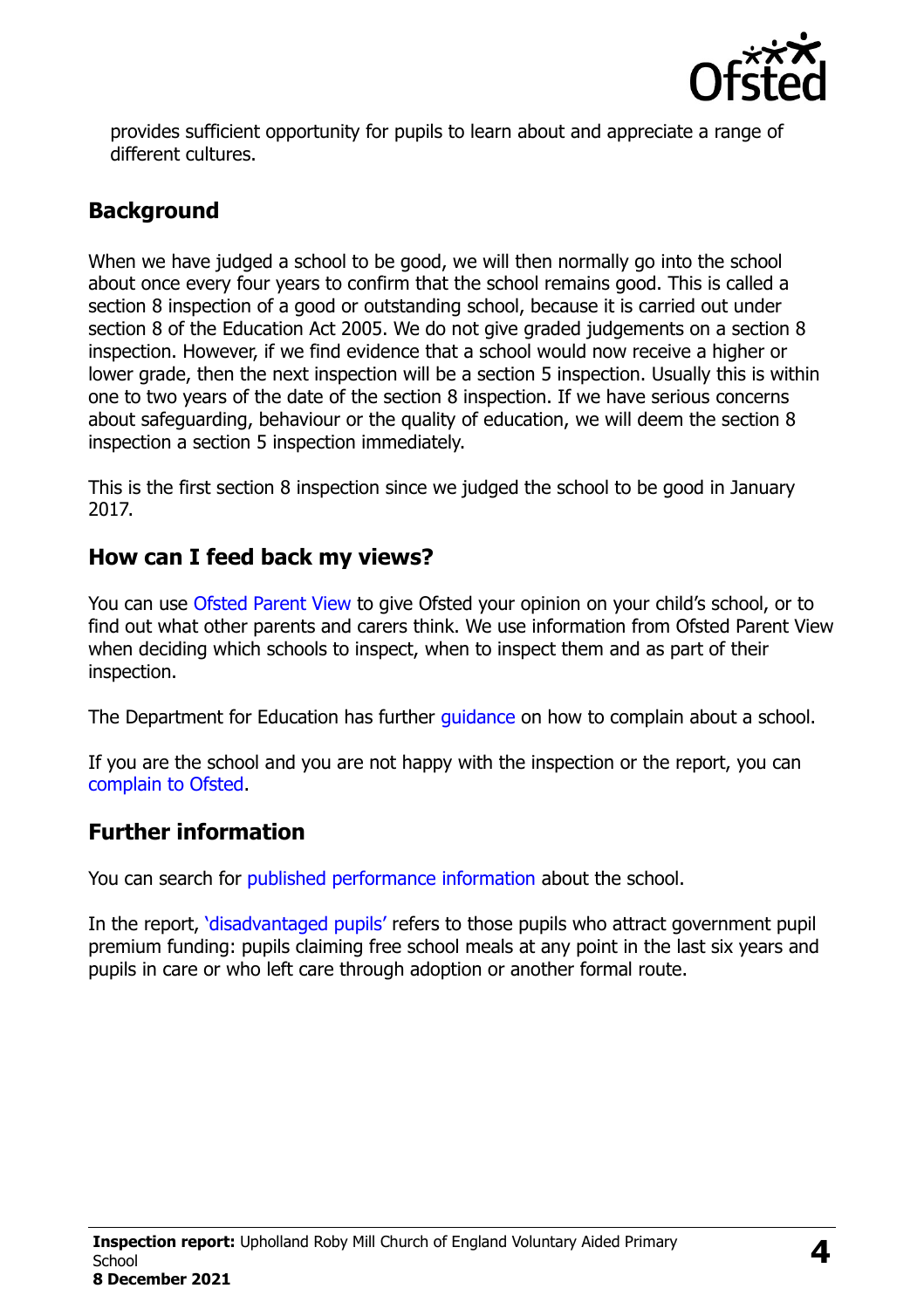

#### **School details**

| Unique reference number             | 119496                                                               |
|-------------------------------------|----------------------------------------------------------------------|
| <b>Local authority</b>              | Lancashire                                                           |
| <b>Inspection number</b>            | 10211163                                                             |
| <b>Type of school</b>               | Primary                                                              |
| <b>School category</b>              | Voluntary aided                                                      |
| Age range of pupils                 | 4 to 11                                                              |
| <b>Gender of pupils</b>             | Mixed                                                                |
| Number of pupils on the school roll | 15                                                                   |
| <b>Appropriate authority</b>        | The governing body                                                   |
| <b>Chair of governing body</b>      | Carole McCourt                                                       |
| <b>Headteacher</b>                  | Nicola Grand                                                         |
| <b>Website</b>                      | www.robymill.lancs.sch.uk                                            |
| Date of previous inspection         | 11 and 12 January 2017, under section 5 of<br>the Education Act 2005 |

# **Information about this school**

- There have been several changes to the leadership arrangements since the time of the previous inspection. The current headteacher took up post in September 2021. The current chair of governors was also appointed recently.
- Several pupils join the school at different times of the year.
- The school does not make use of any alternative provision.
- The school is part of the Diocese of Liverpool. The school had its last section 48 inspection in February 2016.

# **Information about this inspection**

This was the first routine inspection the school had received since the COVID-19 pandemic began. Inspectors discussed the impact of the pandemic with school leaders, and have taken that into account in their evaluation of the school.

**Inspectors spoke with the headteacher and other leaders in the school, including the** special educational needs coordinator. Inspectors spoke with a group of governors,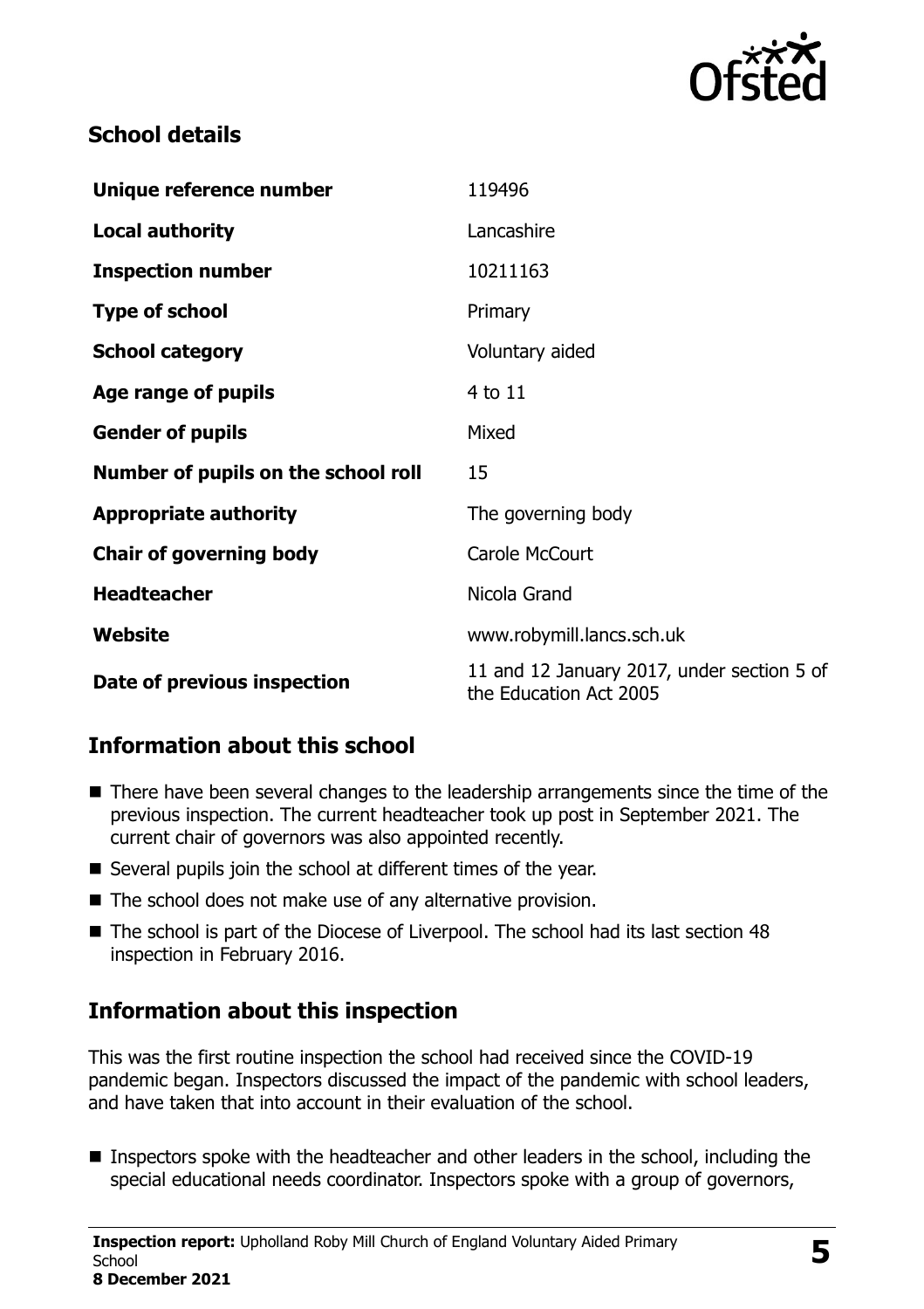

including the chair of the governing body. They also spoke with representatives from the local authority and the Diocese of Liverpool.

- Inspectors looked at a range of documentation relating to safeguarding. This included: the school's central record of staff and visitors; staff training records; records of safeguarding; and samples of the records kept on individual pupils.
- **Inspectors carried out deep dives in early reading, mathematics and PE. They talked** with the curriculum leaders of these subject areas. Inspectors also visited lessons, looked at examples of pupils' work, held discussions with teachers and talked with pupils. Inspectors looked at curriculum plans and samples of work from other areas of the curriculum.
- Inspectors observed pupils' behaviour at breaktimes and lunchtimes, and as they moved around the school.
- Inspectors spoke with groups of pupils about their experiences at school.
- $\blacksquare$  Inspectors considered the free-text responses from parents to find out their views of the school. They also spoke with parents as they dropped their children off at school. There were insufficient responses to Parent View, Ofsted's online survey, to analyse.
- Inspectors also considered the responses to Ofsted's staff and pupil surveys.

#### **Inspection team**

Claire Cropper, lead inspector Her Majesty's Inspector

Maria McGarry **Carry Contract Accord Maria McGarry** Ofsted Inspector